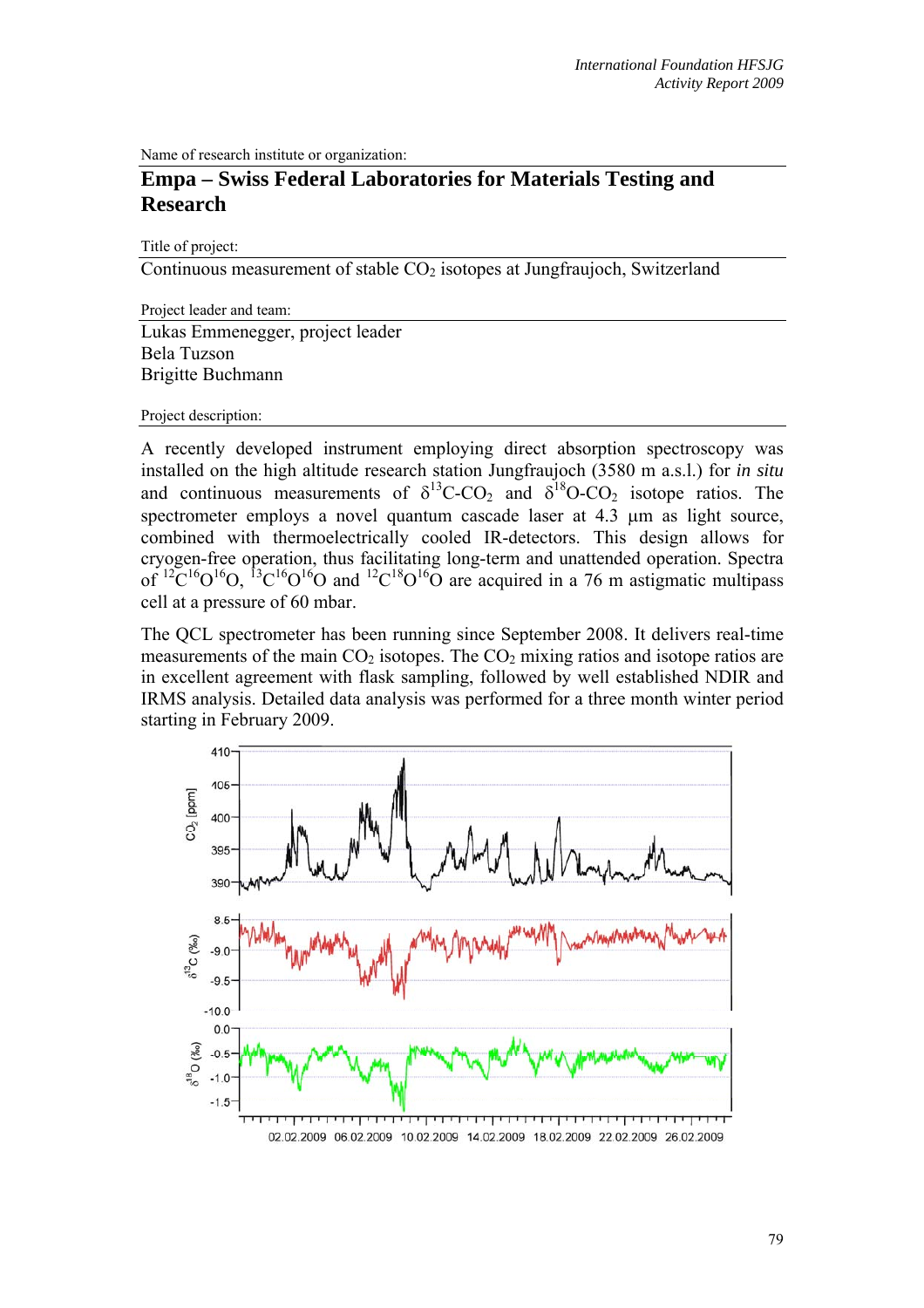Figure 1: Time series of  $CO_2$ ,  $\delta^{13}C$ - $CO_2$  and  $\delta^{18}O$ -  $CO_2$  during February 2009, measured at Jungfraujoch by QCLAS. Marked patterns in  $CO<sub>2</sub>$  mixing ratios are related to changes to CO (not shown) and  $CO<sub>2</sub>$  isotope ratios.

During this period, various pollution events were identified based on changes in the relation between  $CO<sub>2</sub>$  and carbon monoxide (CO) mixing ratios (Figure 1). Each of these events show significant changes in  $\delta^{13}$ C-CO<sub>2</sub> and  $\delta^{18}$ O-CO<sub>2</sub> which can be used to determine  $CO<sub>2</sub>$  source signatures using the Keeling intercept method.

## Key words:

Isotope ratio measurements, laser spectrometry, quantum cascade laser

Collaborating partners/networks:

IMECC - Infrastructure for Measurements of the European Carbon Cycle University of Bern, Climate and Environmental Physics ETHZ - Inst. for Quantum Electronics Alpes Lasers SA

Scientific publications and public outreach 2009:

## **Conference papers**

Emmenegger, L., Mohn, J. and Tuzson, B. (2009). Development and application of quantum cascade laser spectroscopy for  $CO<sub>2</sub>$  and  $N<sub>2</sub>O$  isotopes in environmental research, Atmospheric Sciences Seminar, September 25, University of Harvard, USA.

Mohn, J., Tuzson, B. and Emmenegger, L. (2009). Advances in infrared spectroscopy for conducted and diffuse emissions, Conference on Emissions Monitoring, September 23-25, Stresa, Italy.

Mohn, J., Tuzson, B., Guggenheim, C., Vollmer, M. K. and Emmenegger, L. (2009). High precision and site selective  $N_2O$  isotopomer analysis at ambient concentrations. Field Laser Applications in Industry and Research, Sepbember 6-11, Garmisch-Partenkirchen, Germany.

Tuzson, B. and Emmenegger, L.  $(2009)$ . Recent advances in  $CO<sub>2</sub>$  isotope ratio measurements using quantum cascade lasers. 8th international carbon dioxide conference, September 12-19, June 13-17, Jena, Germany.

Tuzson, B., Mohn, J. and Emmenegger, L. (2009). Applications of QCL based spectrometers for isotope ratio measurements in environmental research. 7th International Conference on Tunable Diode Laser Spectroscopy. Zermatt, Switzerland.

## **Magazine and Newspapers articles**

"Empa-Analysengerät für Kohlendioxid-Isotopen auf dem Jungfraujoch", Messtechni/Sensorik, Februar, 2009.

"Continuous  $CO<sub>2</sub>$  emissions tester uses QC laser", Laser Focus World, March 1, 2009.

"La signature isotopique du  $CO<sub>2</sub>$ ", Green News Technologies, February 2009.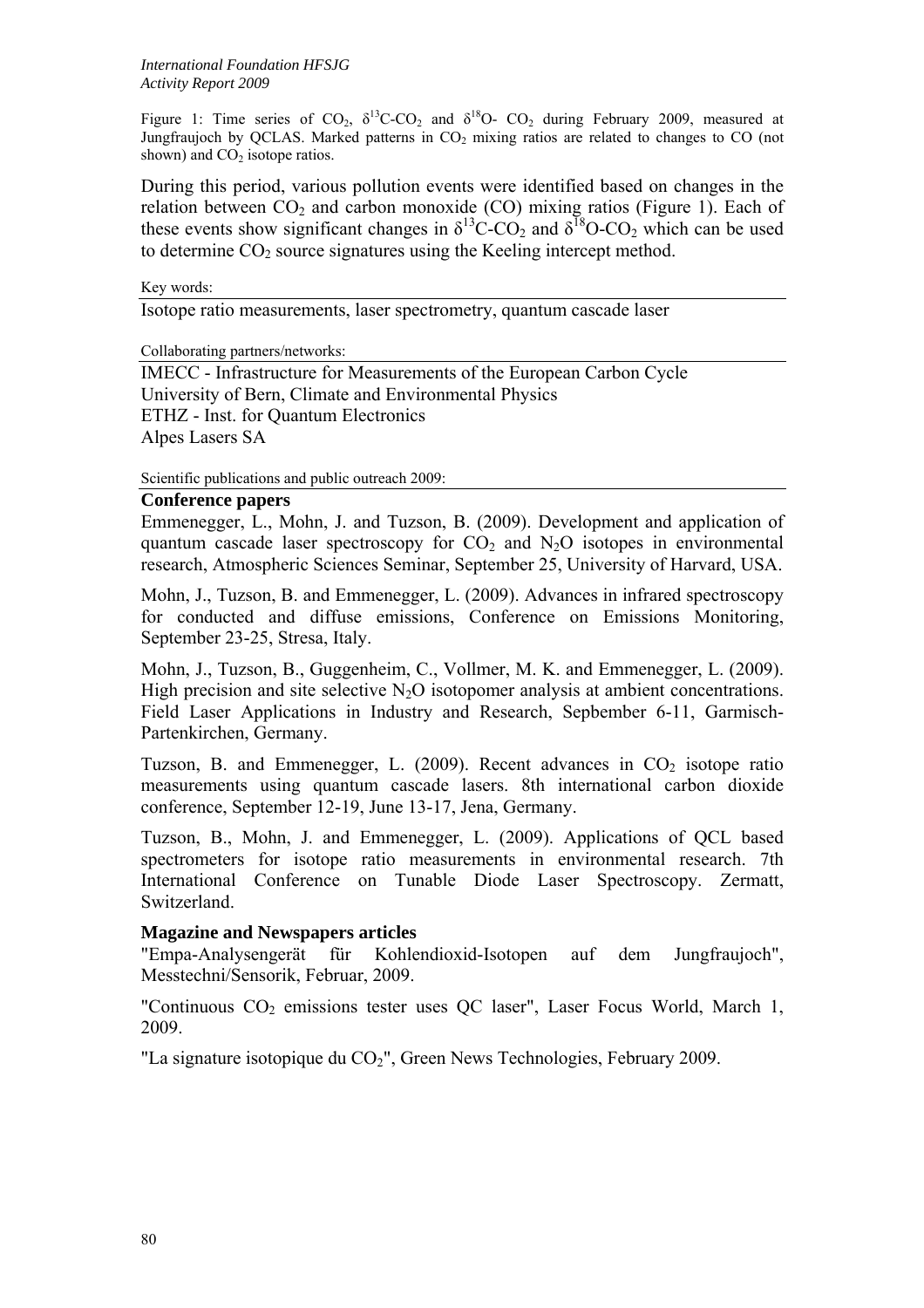Address:

Empa Laboratory for Air Pollution/Environmental Technology Überlandstrasse 129 CH-8600 Dübendorf

Contacts:

Lukas Emmenegger Tel.: +41 44 823 4699 Fax: +41 44 821 6244 e-mail: lukas.emmenegger@empa.ch URL: http://empa.ch/abt134